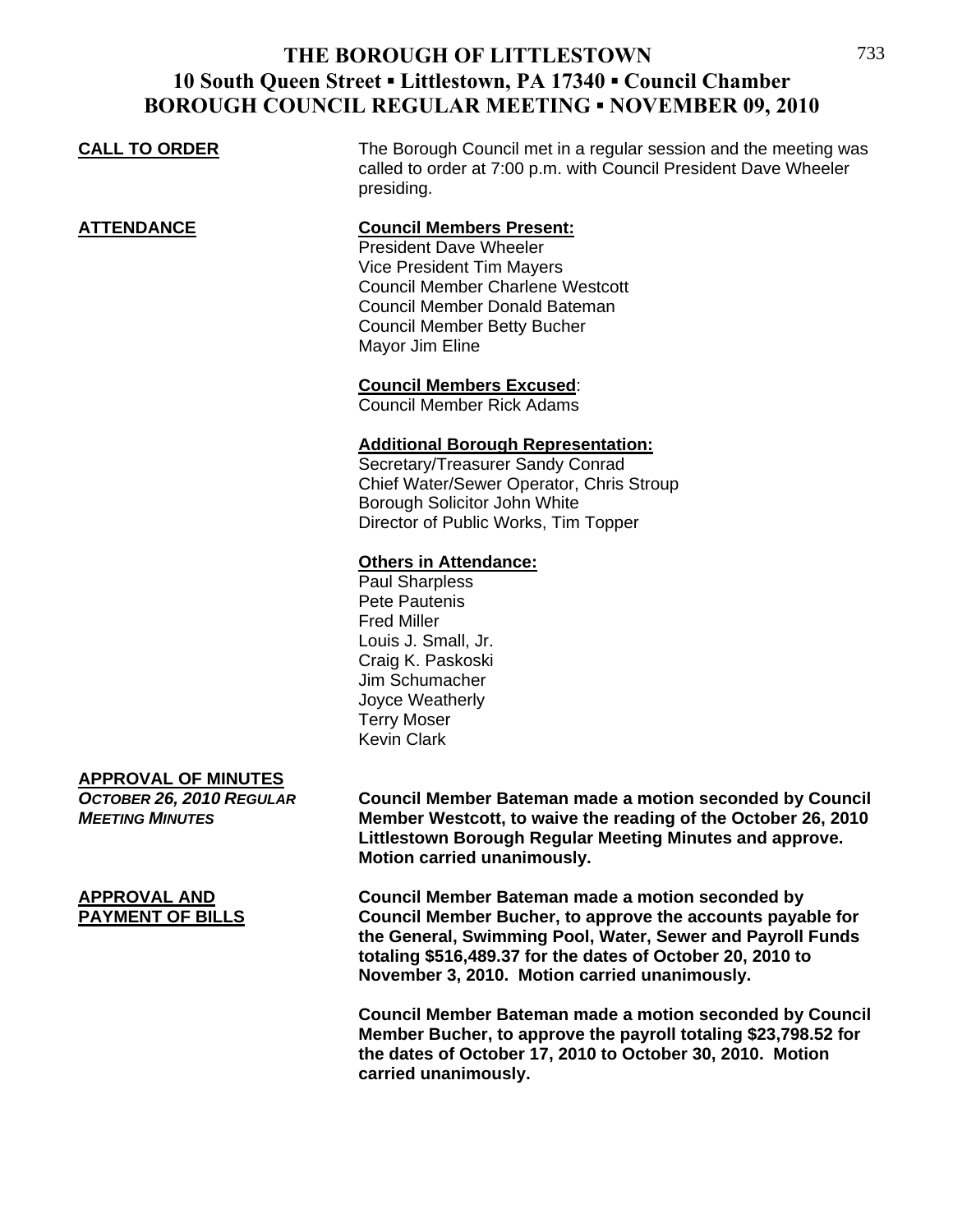# **THE BOROUGH OF LITTLESTOWN 10 South Queen Street ▪ Littlestown, PA 17340 ▪ Council Chamber BOROUGH COUNCIL REGULAR MEETING ▪ NOVEMBER 09, 2010**

### **NEW BUSINESS**

| <b>SUPPORT FREEDOM TOWNSHIP</b>                     | <b>Council Member Bucher made a motion seconded by Council</b><br>Member Bateman, to approve a resolution supporting Freedom<br>Township as they seek to bring legal action against the County<br>Commissioners to halt the grossly unfair assessment process<br>of properties. Motion carried unanimously.                                                                                                                                                                                                                                                                           |
|-----------------------------------------------------|---------------------------------------------------------------------------------------------------------------------------------------------------------------------------------------------------------------------------------------------------------------------------------------------------------------------------------------------------------------------------------------------------------------------------------------------------------------------------------------------------------------------------------------------------------------------------------------|
| <b>APPROVAL OF CONSULTING</b><br><b>AGREEMENT</b>   | Council Member Westcott made a motion, seconded by Council<br>Member Bateman, to approve the hiring James Schumacher on<br>a consulting basis to work with the Borough as needed effective<br>retroactively to October 18, 2010 at \$50 per hour. Motion carried<br>unanimously.                                                                                                                                                                                                                                                                                                      |
| <b>BUDGET REVIEW</b>                                | Council President Wheeler, Consultant James Schumacher and<br>Borough Secretary/Treasurer Sandy Conrad reviewed the budget line<br>by line with Council and the public.                                                                                                                                                                                                                                                                                                                                                                                                               |
| <b>AMENDMENT TO DRAFT BUDGET</b>                    | Council Member Westcott made a motion, seconded by Council<br>Member Mayers, to amend the proposed draft #2 2011 budget to<br>include the salary of a new police officer by adjusting the<br>following line items from the following funds:<br>General - 01-492-300, Transfer to reserve<br>General - 01-492-900, Transfer to payroll<br>Water - 06492-100, Transfer to reserve<br>Water - 06-492-900, Transfer to payroll<br>Sewer - 08-492-300, Transfer to reserve<br>Sewer - 08-492-900, Transfer to payroll<br>Payroll - 90-410-090, Patrolman #7<br>Motion carried unanimously. |
| <b>TENTATIVELY ADOPTION</b>                         | <b>Council Member Bateman made a motion seconded by Council</b><br>Member Bucher, to approve the Resolution of Tentative<br>Adoption of the Borough of Littlestown's 2011 Budget with the<br>amendments as presented. Motion carried unanimously.                                                                                                                                                                                                                                                                                                                                     |
| <b>ADVERTISE BUDGET NOTICE</b>                      | <b>Council Member Bateman made a motion seconded by Council</b><br>Member Bucher, to approve the advertising of the 2011 Budget<br>Notice. Motion carried unanimously.                                                                                                                                                                                                                                                                                                                                                                                                                |
| <b>ADVERTISE 2011 TAX ORDINANCE</b>                 | <b>Council Member Westcott made a motion seconded by Council</b><br>Member Bateman, to authorize the Borough Solicitor to<br>advertise an Ordinance Establishing and Levying the taxes upon<br>Real Property, Persons, Earned Income and Profits, Local<br>Service, and the Transfer of Real Property within the Borough of<br>Littlestown, Adams County, Pennsylvania for the Fiscal Year<br>2011. Motion carried unanimously.                                                                                                                                                       |
| <b>ADVERTISE A PUBLIC HEARING</b><br><b>ACT 537</b> | <b>Council Member Mayers made a motion seconded by Council</b><br>Member Bateman, to authorize the Borough Solicitor to<br>advertise a public hearing for the Act 537 on December 14, 2010                                                                                                                                                                                                                                                                                                                                                                                            |